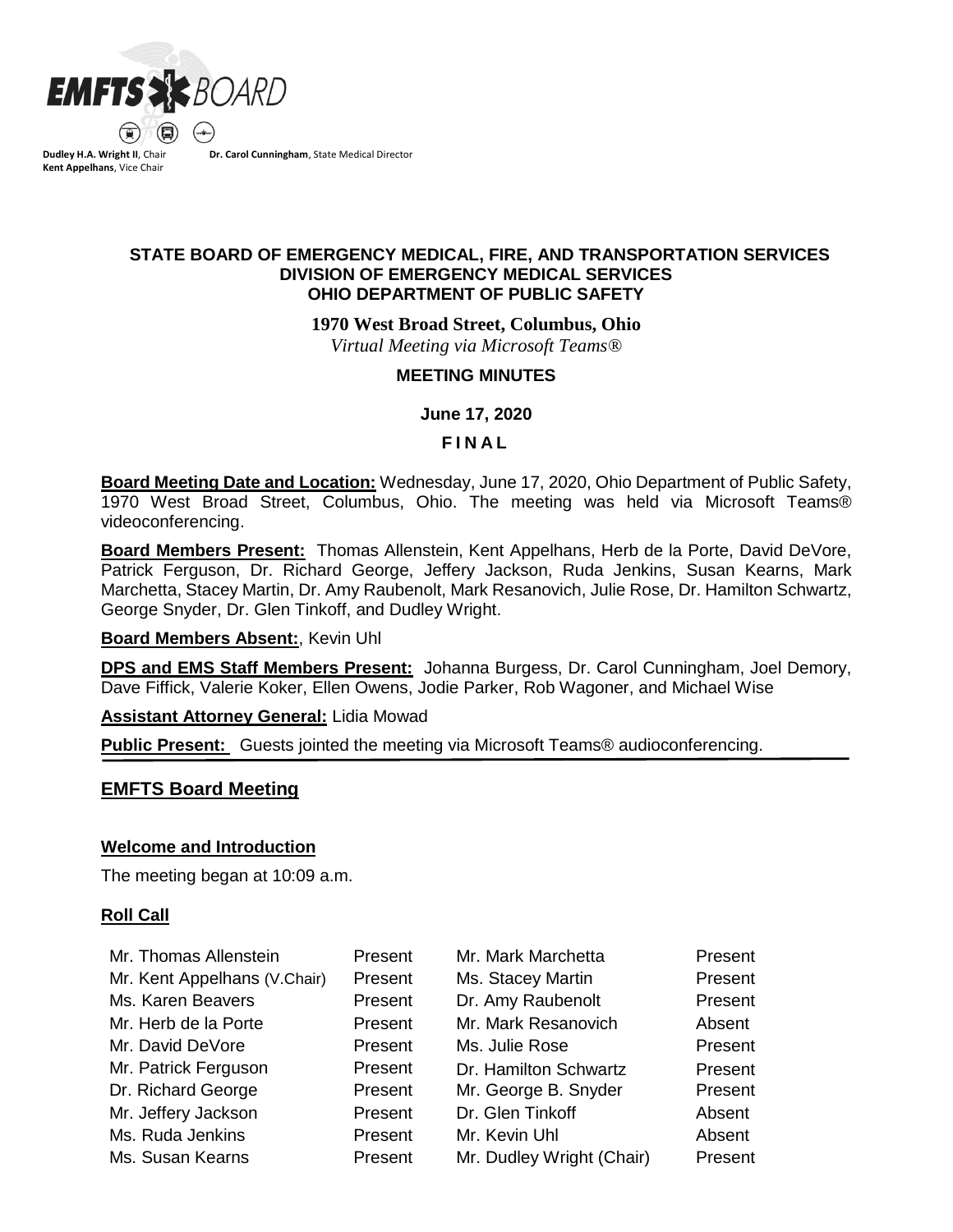# **Open Forum**

Mr. Wright inquired if there were any guests who would like to address the Board. No guests expressed a wish to address the Board.

#### **Consent Agenda**

Mr. Wright requested a motion to approve the Consent Agenda items that were distributed prior to the meeting including the EMFTS Board minutes of May 20, 2020, the Certificates of Accreditation, the Certificates of Approval, the May 90-day extension requests, and the May 2019 EMS certifications.

*ACTION: Motion to approve the Consent Agenda items that were distributed prior to the meeting including the EMFTS Board minutes of May 20, 2020, the Certificates of Accreditation, the Certificates of Approval, the May 90-day extension requests, and the May 2019 EMS certifications.*  Mr. Rose – First. Dr. Schwartz – Second. None opposed. None abstained. **Motion approved.**

Mr. Wright introduced himself as the Chair of the State Board of Emergency Medical, Fire, and Transportation Services. The proceedings were called to order at 10.11 a.m. on June 17, 2020.

#### **Roll Call**

| Mr. Thomas Allenstein        | Present | Mr. Mark Marchetta                   | Present |
|------------------------------|---------|--------------------------------------|---------|
| Mr. Kent Appelhans (V.Chair) | Present | Ms. Stacey Martin                    | Present |
| Ms. Karen Beavers            | Present | Dr. Amy Raubenolt                    | Present |
| Mr. Herb de la Porte         | Present | Mr. Mark Resanovich(arrived<br>10:20 | Present |
| Mr. David DeVore             | Present | Ms. Julie Rose                       | Present |
| Mr. Patrick Ferguson         | Present | Dr. Hamilton Schwartz                | Present |
| Dr. Richard George           | Present | Mr. George B. Snyder                 | Present |
| Mr. Jeffery Jackson          | Present | Dr. Glen Tinkoff                     | Present |
| Ms. Ruda Jenkins             | Present | Mr. Kevin Uhl                        | Absent  |
| Ms. Susan Kearns             | Present | Mr. Dudley Wright (Chair)            | Present |

It was noted for the record that a majority of the members of the Board were present.

The Board will be reviewing the following case(s):

### **GOLDMANS**

These proceedings were held before the Board pursuant to Goldman v. State Medical Board of Ohio where the respondents did not properly request a hearing in the cases. The individuals named did not have the ability to present written or oral testimony; however, they may be present to hear the proceedings and outcome.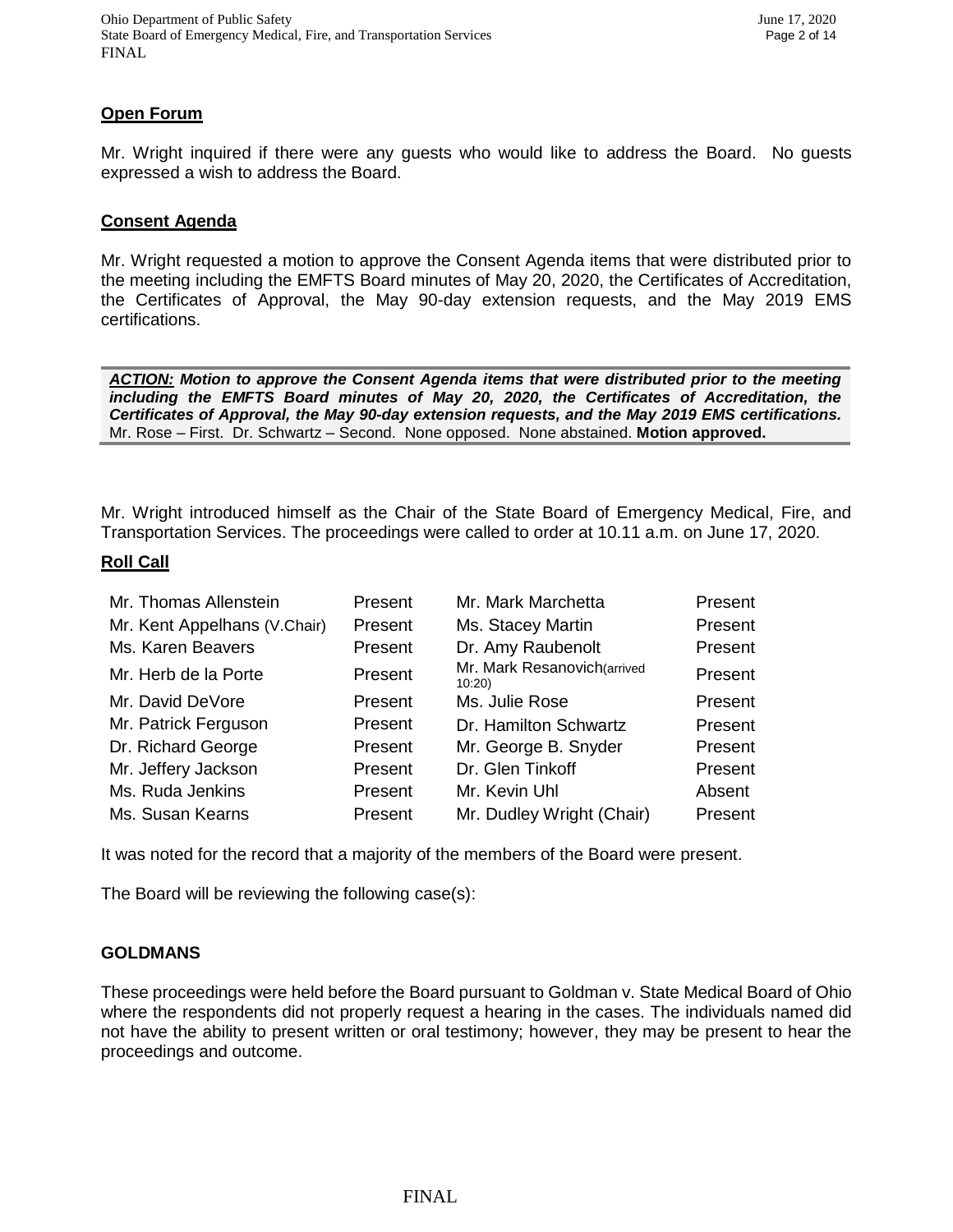All Board members received the sworn affidavits and accompanying exhibits for the Goldman proceedings from the EMS investigators. The affidavits contained the evidence and testimony upon which was deliberated.

There were five adjudications. The proceedings were in the matters of:

- o EMS Case No. 2017-670-BE100, James R. Meikle, III Certificate No. 143222
- o EMS Case No. 2017-812-E300, David J. Kuhn, Certificate No. 14645
- o EMS Case No. 2018-400-E300, Michael C. Harris, Certificate No. 62910
- o EMS Case No. 2018-405-E300, Kelly A. Davis, Certificate No. 132929
- o EMS Case No. 2018-588-E300, Deborah L. Thompson, Certificate No. 85397

Mr. Wright requested a motion to admit the sworn affidavits and the accompanying exhibits in the aforementioned cases into evidence.

*ACTION: Motion to admit the sworn affidavits and accompanying exhibits in the aforementioned case into evidence.* Mr. Marchetta - First. Ms. Beavers – Second. None opposed. None abstained. Motion approved.

There was no further evidence to come before the Board and the proceedings closed at 10:19 a.m.

### **GOLDMAN MOTIONS**

*ACTION*: *In the matter of EMS Case Number 2017-670-BE100, James R. Meikle III, EMS Certificate Number 143222, I move that the Board issue an adjudication order finding that Mr. Meikle failed to timely notify the Division of a conviction and failed to disclose the conviction on a renewal application as indicated in the Notice of Opportunity for Hearing and that Mr. Meikle's EMT certification be revoked.* Mr. Snyder – First. Mr. Marchetta – Second. None opposed. Mr. Allenstein abstained. **Motion approved.**

*ACTION*: *In the matter of EMS Case Number 2017-812-E300, David J. Kuhn, EMS Certificate Number 14645, I move that the Board issue an adjudication order finding that Mr. Kuhn failed to comply with continuing education requirements as indicated in counts 1 and 2 of the Notice of Opportunity for Hearing and that Mr. Kuhn's Advanced EMT certification be revoked.* Mr. Snyder – First. Mr. Marchetta – Second. None opposed. Mr. Allenstein - abstained. **Motion approved.**

*ACTION*: *In the matter of EMS Case Number 2018-400-E300, Michael C. Harris, EMS Certificate Number 62910, I move that the Board issue an adjudication order finding that Mr. Harris failed to comply with continuing education requirements as indicated in counts 1 and 2 of the Notice of Opportunity for Hearing and that Mr. Harris' EMT certification be revoked.* 

Mr. Snyder – First. Mr. Marchetta - Second. None opposed. Mr. Allenstein - abstained. **Motion approved.**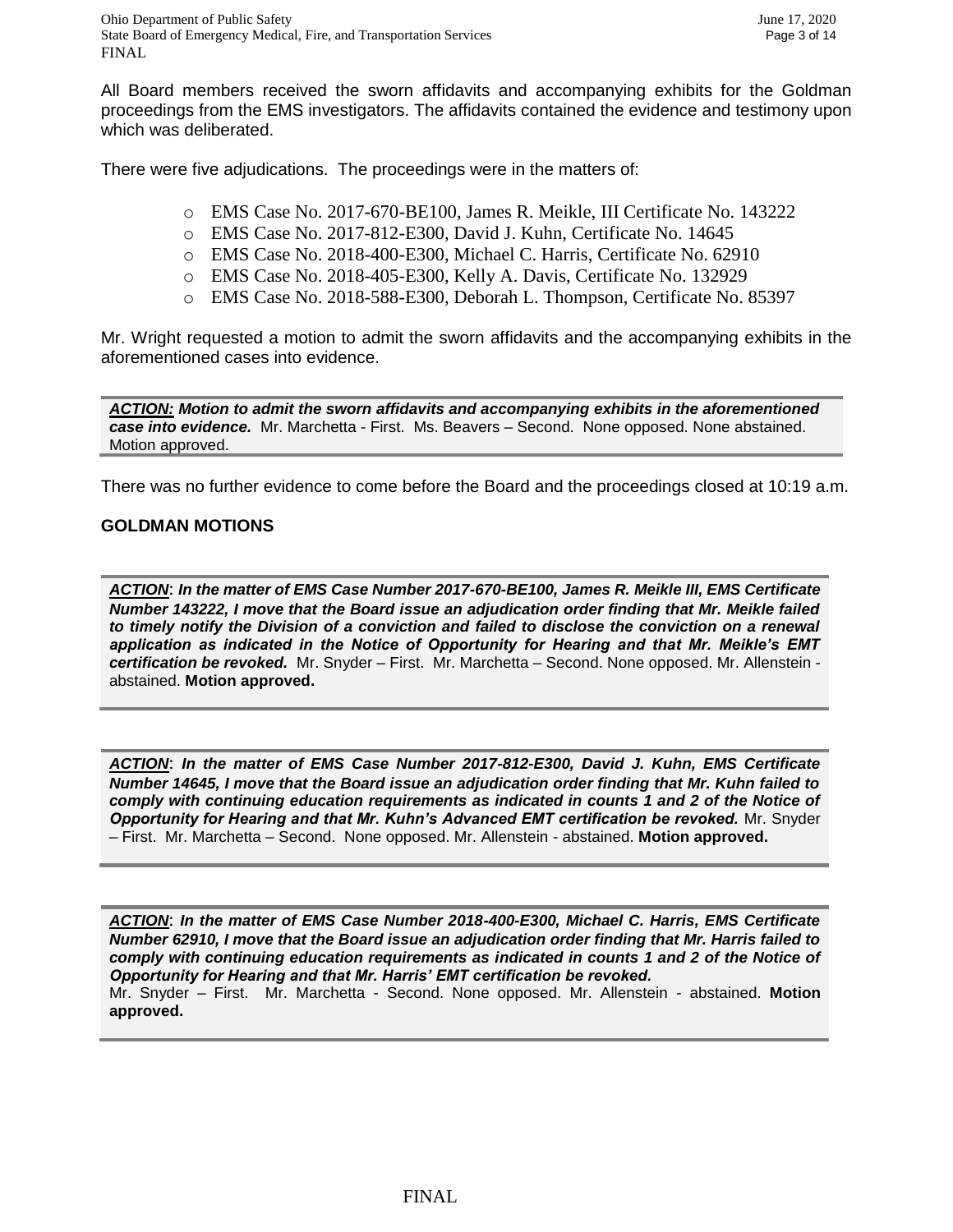*ACTION*: *In the matter of EMS Case Number 2018-405-E300, Kelly A. Davis, EMS Certificate Number 132929, I move that the Board issue an adjudication order finding that Ms. Davis failed to comply with continuing education requirements as indicated in counts 1 and 2 in the Notice of Opportunity for Hearing and that Ms. Davis' EMT certification be revoked.* Mr. Snyder – First. Mr. Marchetta – Second. None opposed. Mr. Allenstein - abstained. **Motion approved.**

*ACTION*: *In the matter of EMS Case Number 2018-588-E300, Deborah L. Thompson, EMS Certificate Number 85397, I move that the Board issue an adjudication order finding that Ms. Thompson failed to comply with continuing education requirements as indicated in counts 1 and 2 of the Notice of Opportunity for Hearing and that Ms. Thompson's EMT certification be revoked.* Mr. Snyder – First. Mr. Marchetta – Second. None opposed. Mr. Allenstein - abstained. **Motion approved.**

### **EMS Investigations**

.

.

*ACTION: Motion to close the following Medical Transportation case(s) .* Mr. Snyder – First. Dr. Tinkoff – Second. Mr. Allenstein – Abstained. None opposed. **Motion approved**

2018-111-E500 \*Refer to Medical Dir. 2019-290-E700 \*Re-open if reapplies 2020-086-

*ACTION: Motion to issue Notices of Opportunity for Hearings for the following cases.*  Mr. Marchetta – First. Mr. De la Porte – Second. Mr. Allenstein, Ms. Kearns, and Mr. Snyder– Abstained. None opposed. **Motion approved.**

2019-018-E700

*ACTION: Motion to close the following Consent Agreements:* Mr. Snyder – First. Dr. Tinkoff – Second. Mr. Allenstein and Mr. Ferguson (2020-147-BE100) – Abstained. None opposed. **Motion approved.**

| 2017-539-E300   | 2020-083-BE100 |
|-----------------|----------------|
| 201)9-099-BE100 | 2020-117-E300  |
| 2019-347-E100   | 2020-119-E100  |
| 2019-360-BE300  | 2020-147-BE100 |
| 2019-384-E300   | 2020-240-F400  |
|                 | 2020-246-E300  |

*ACTION: Motion to close the following Consent Agreement.*  Mr. de la Porte – First. Mr. Marchetta – Second. Mr. Allenstein, Ms. Kearns, and Mr. Snyder– Abstained. None opposed. **Motion approved.**

2019-019-E500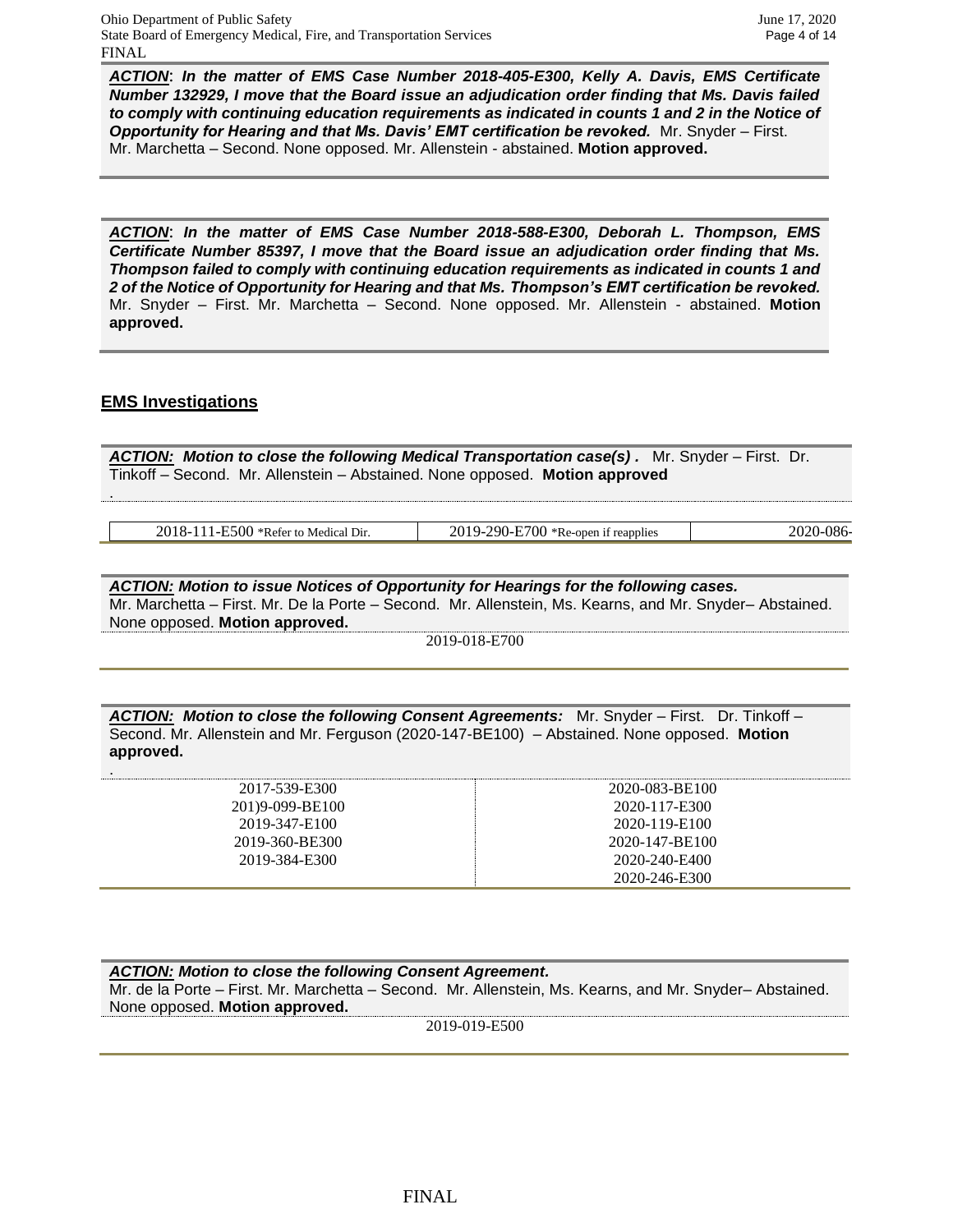*ACTION: Motion to close the following cases. The following cases have been recommended to be closed due to lack of jurisdiction, referral to local medical director, deferral to department discipline, certifications have expired, or non-violations of ORC and/or OAC.* Mr. Snyder – First. Ms. Martin – Second. Mr. Allenstein and Mr. Marchetta (2019-508-E500)– Abstained. None opposed. **Motion approved.**

| 2018-392-E400 | 2019-581-E500  |
|---------------|----------------|
| 2018-489-E500 | 2020-018-E400  |
| 2018-694-E500 | 2020-037-E500  |
| 2019-182-E500 | 2020-048-BE100 |
| 2019-226-E300 | 2020-065-E400  |
| 2019-351-E400 | 2020-196-E400  |
| 2019-508-E500 | 2020-211-E500  |

| ACTION: Motion to close the following cases. Individuals have met the stipulations of           |  |
|-------------------------------------------------------------------------------------------------|--|
| <b>their Consent Agreements.</b> Mr. Snyder – First. Mr. de la Porte – Second. Mr. Allenstein – |  |
| Abstained. None opposed. Motion approved.                                                       |  |

| 2017-331-E100 |  |
|---------------|--|
| 2017-404-E100 |  |
| 2017-560-E300 |  |
| 2017-617-E300 |  |
| 2017-646-E300 |  |

2017-647-E300 2017-696-E300 2019-242-E100 2020-039-E400

*ACTION: Motion to close the following case. Individual was audited at their respective level and opted to surrender their certificate to practice or certificate to teach. Re-open if reapplies.* Mr. Snyder – First. Mr. de la Porte – Second. Mr. Allenstein – Abstained. None opposed. **Motion approved.**

2018-49-E300

*ACTION: Motion to close the following cases. Individuals/Entities did not meet the requirements of their consent agreement. Their respective certificates to practice have expired, been surrendered, or been revoked. Re-open if re-applies.*

Mr. de la Porte – First. Mr. Marchetta – Second. Mr. Allenstein, Ms. Kearns, and Mr. Snyder– Abstained. None opposed. **Motion approved.**

| 2015-482-BE100 |
|----------------|
| 2016-577-E300  |
| 2017-380-E300  |

*ACTION: Motion to close the following cases; individuals were audited at their respective levels. The respective certificates to practice have expired. Re-open if re-applies.* Mr. Snyder – First. Ms. Kearns – Second. Mr. Allenstein – Abstained. None opposed. **Motion approved.**

| 2017-517-E300<br>2017-550-E300<br>2017-626-E300<br>2017-629-E300 | 2017-754-E300<br>2018-42-E300<br>2018-420-E300 |
|------------------------------------------------------------------|------------------------------------------------|
|------------------------------------------------------------------|------------------------------------------------|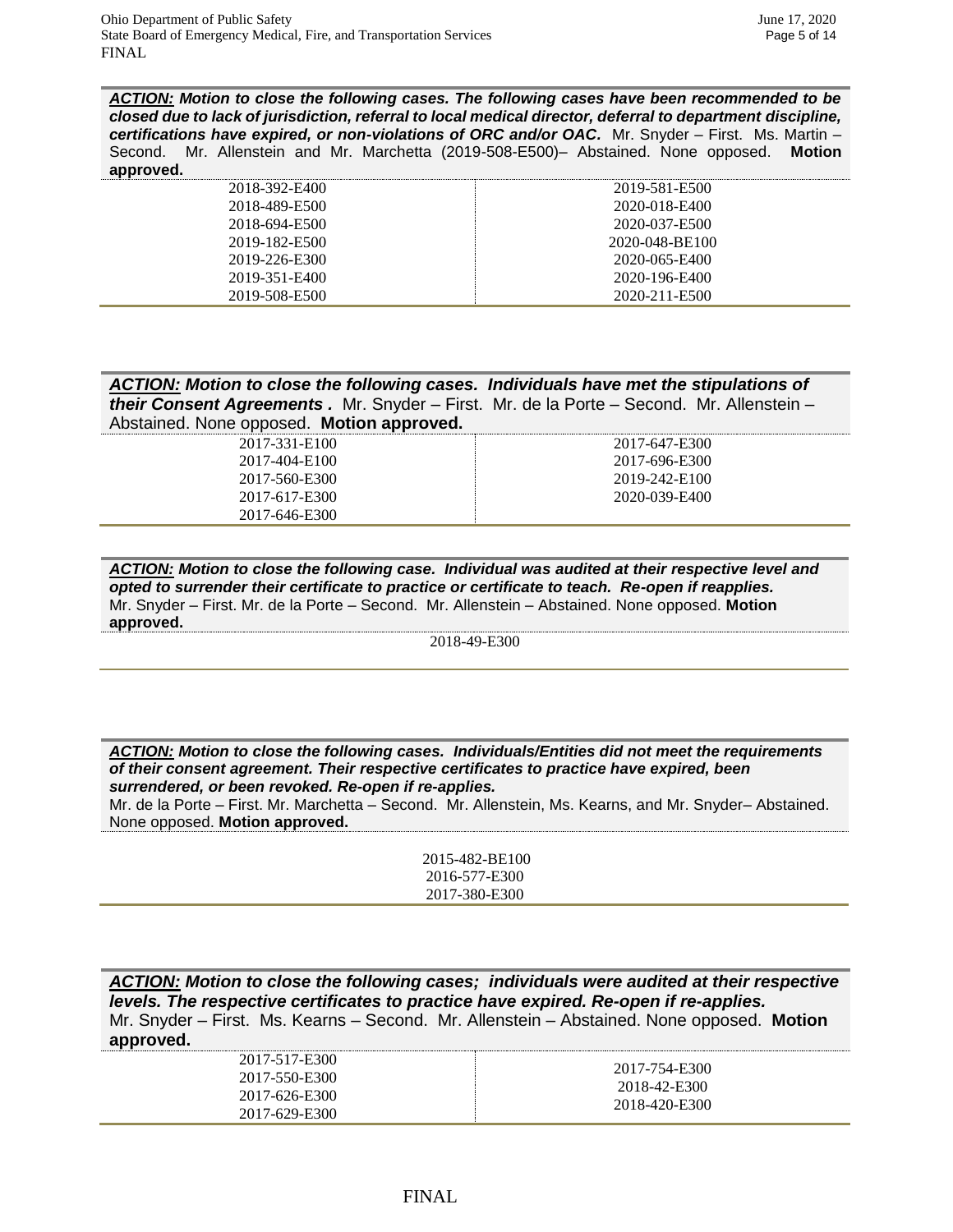*ACTION: Motion to accept the voluntary surrender for the revocation of certificate(s) for the following individual.* Mr. Snyder – First. Mr. Marchetta – Second. Mr. Allenstein – Abstained. None opposed. **Motion approved.**

2020-069-BE100

*ACTION: Motion to accept the voluntary surrender for permanent revocation of certificate(s) for the following individual.*

Mr. Snyder – First. Mr. Marchetta – Second. Mr. Allenstein – Abstained. None opposed. **Motion approved.**

2020-150-BE100

*ACTION: Motion to issue Notices of Opportunity for Hearings for the following cases.*  Mr. Snyder – First. Mr. Marchetta – Second. Mr. Allenstein – Abstained. None opposed. **Motion approved.**

| 2019-121-BE100 | 2019-517-E300  |
|----------------|----------------|
| 2019-343-E100  | 2019-537-E300  |
| 2019-380-E300  | 2019-542-E300  |
| 2019-385-E300  | 2019-543-E300  |
| 2019-388-E300  | 2019-554-E300  |
| 2019-409-E300  | 2019-574-E300  |
| 2019-410-E300  | 2019-575-E300  |
| 2019-412-E300  | 2019-586-E3000 |
| 2019-416-E300  | 2019-588-E300  |
| 2019-417-E300  | 2019-590-E300  |
| 2019-418-E300  | 2019-592-E300  |
| 2019-490-E300  | 2019-593-E300  |
| 2019-509-E300  | 2020-103-BE100 |
| 2019-513-E300  | 2020-220-E100  |
| 2019-516-E300  |                |
|                |                |

*ACTION: Motion to close the following cases due to one of the following reasons: inadvertently marked yes to conviction question, misdemeanor convictions which the Board has previously deemed "not involving moral turpitude," continuing education cases which now meet the requirements, non-patient care issues, and grandfathering issues of certification/conviction.* Mr. Snyder – First. Mr. Marchetta – Second. Mr. Allenstein – Abstained. None opposed. **Motion approved.**

| Abstance. None opposed. <b>Motion approved.</b> |                |
|-------------------------------------------------|----------------|
| 2019-408-E500                                   | 2020-225-BE100 |
| 2019-551-BE100                                  | 2020-227-BE100 |
| 2020-195-BE100                                  | 2020-233-E100  |
| 2020-200-E100                                   | 2020-236-E500  |
| 2020-205-E100                                   | 2020-248-E100  |
| 2020-208-E100                                   | 2020-254-E100  |
| 2020-211-E500                                   | 2020-255-BE100 |
| 2020-215-E100                                   | 2020-256-BE100 |
| 2020-216-E100                                   | 2020-261-BE500 |
| 2020-218-BE500                                  |                |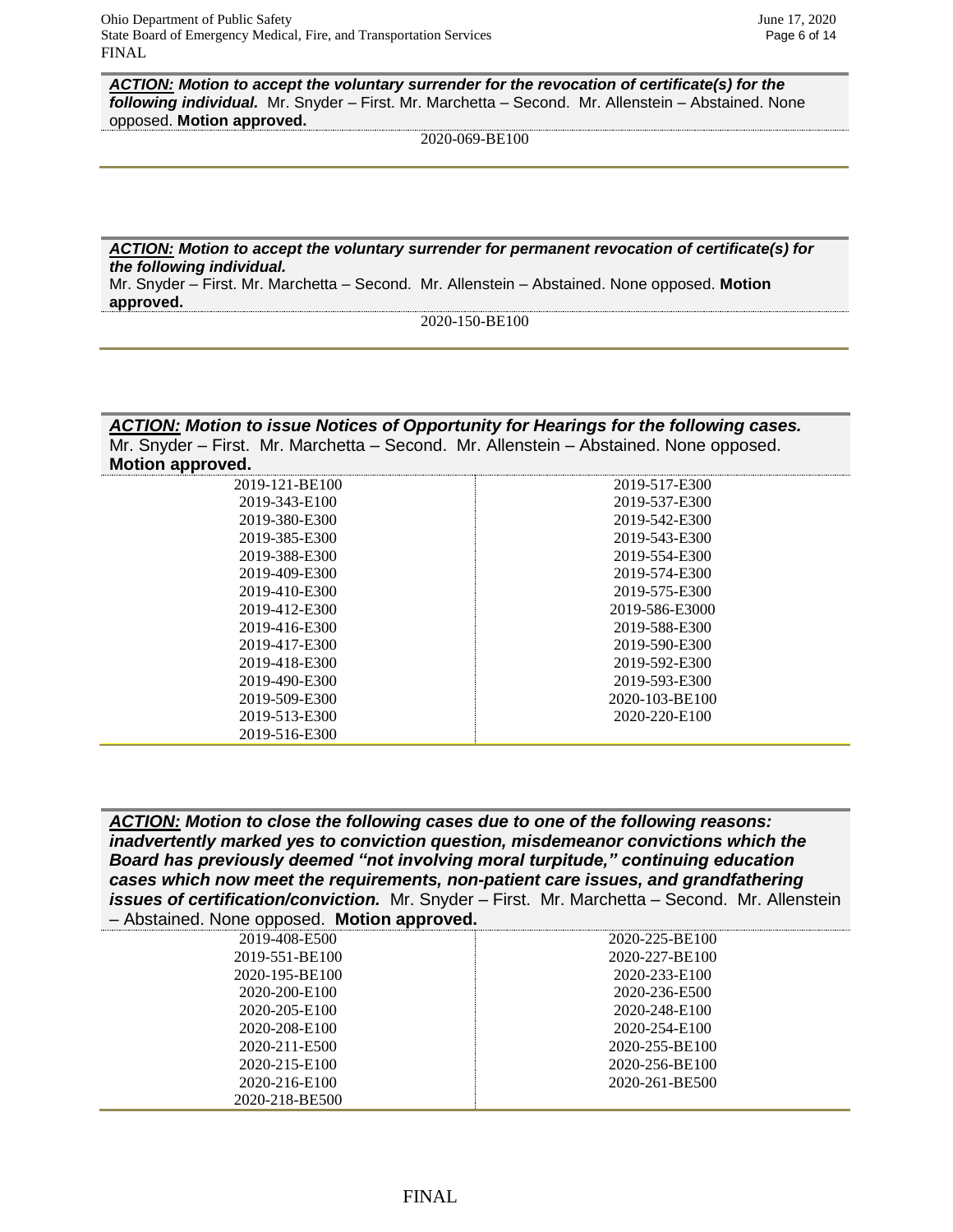Dr. Cunningham reported that the Ohio Department of Health has worked with the Ohio Hospital Association on a Statewide Ohio Hospital Burn Surge Plan. There is an EMS section and the Ohio Department of Health asked for an EMS training module. Dr. Cunningham has worked with them to complete the EMS training module which has been approved by the Education committee. The Trauma Committee will review the module in July and, if approved, will be presented to the Board for review and approval in August.

# **EMS Staff Legal Counsel, Michael Wise**

Mr. Wise reported that there were two motions.

*ACTION: Motion for the Board to approve the delay of the two motions approved on June 20, 2018 to amend the Ohio Administrative code rule 4765-17-03, paramedic scope of practice to add "ultra-sound guided peripheral venous access, when approved by the Medical Director and appropriately trained" and to amend paragraph (A) (24) from "Blood chemistry analysis" to "Blood and body fluid analysis, with the exception of amniotic fluid.* Mr. de la Porte – First. Mr. Ferguson – Second*.* None opposed. None abstained. **Motion approved.**

*ACTION: Motion that the Board approve to rescind the motion approved on June 19, 2019 to file rules 4765-17-03 and 4765-17-04, amended to revise "blood chemistry analysis" to "blood and body fluid analysis, with the exception of amniotic fluid," and with the Business Impact Analysis with the Common Sense Initiative Office.* Mr. Snyder – First. Ms. Beavers – Second*.* None opposed. None abstained. **Motion approved.**

# **Assistant Attorney General, Trista Turley**

Ms. Turley reported that the Board has one appeal pending. James Jackson's case is still pending.

### **Legislative Report, Dan Fitzpatrick**

Mr. Fitzpatrick reported on the following legislative bills:

- HB 263 Occupational Licensing Criminal Convictions. To revise the initial occupational licensing restrictions applicable to individuals convicted of criminal offenses.
- Status: Bill passed on June 9, 2020 and will be headed to the Senate.
- HB 441 Dementia Training to require peace officers and emergency medical services personnel to undergo training on identifying and interacting with individuals with dementia.
- Status: Bill had its second hearing on June 9<sup>th</sup>.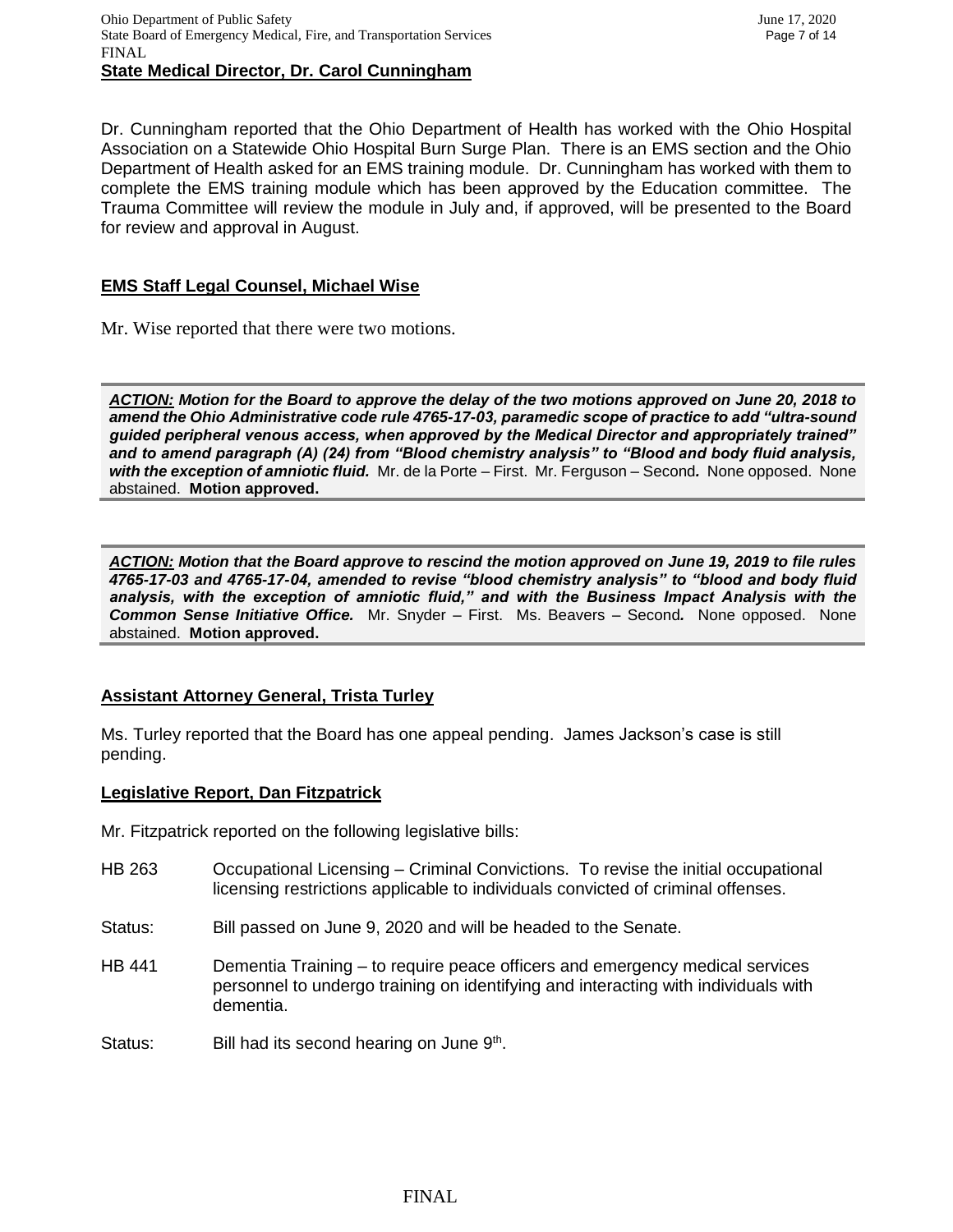- HB 426 Hospice Transport Vehicles. To establish requirements for the regulation of hospice transport vehicles and to modify certain laws governing ambulances and other medical-related vehicles.
- Status: Last hearing was February 12, 2020.

### **Interim Executive Director and Staff Reports, Robert Wagoner**

Interim Executive Director, Rob Wagoner, reported that the Division of EMS continues to participate in the emergency operations center (EOC) virtually. Dave Fiffick has been instrumental in providing participation at the EOC. There is a plan for a COVID-19 vaccination program to begin later in the fall if a vaccine becomes available.

On June 1, 2020 the Budget and Management at the Department of Administrative Services announced a budget impact for the exempt employees. All pay raises and step pay freezes have been implemented. There will be an 80 hour cost savings of 3.8% for all exempt ODPS employees.

The Division of EMS (DEMS) staff continues to work remotely and changing the way business is conducted such as with Microsoft Teams®. There is no timeline set to resume face to face meetings. There are currently 6 staffing positions vacant which includes the Executive Director. Two-thirds of the staff are teleworking. In the Shipley Building, all entrants will be required to wear a mask and practice social distancing. The Education Section holds virtual site visits and the medical transportation inspections are slowing beginning for those new services that began business during the declared State of Emergency.

There has been frequent communication between the Ohio Department of Public Safety, the fire chiefs, the Division of EMS, and the Director, and these meetings will continue on a bi-weekly schedule. This communication has been very productive and beneficial.

### EMS Rules

Ms. Beverly Cooper, the rules coordinator explained that the Board was sent a packet with the proposed rule changes.

Ms. Cooper requested direction about how to proceed regarding the emergency vehicle operations course (EVOC) in ORC 4765-8-01. The options are to proceed with the filing they are working on now or hold it for a more comprehensive filing that would take place after the Scope of Practice Adhoc committee and other committees meet in order to make recommendations.

The motion that was previously approved:

ACTION: *Motion for the Department of Public Safety staff write a rule into Chapter 8 to specify the following: Prior to the initial EMS certification, whether by reciprocity or initial certification, an individual must possess a NHTSA approved emergency vehicle operator certificate.*

After much discussion the Board requested that the Division of EMS staff draft language to implement the motion for all four levels of EMS certification to be included in the rule package that will be filed with the Joint Committee on Agency Rule Review (JCARR) by January 14, 2021.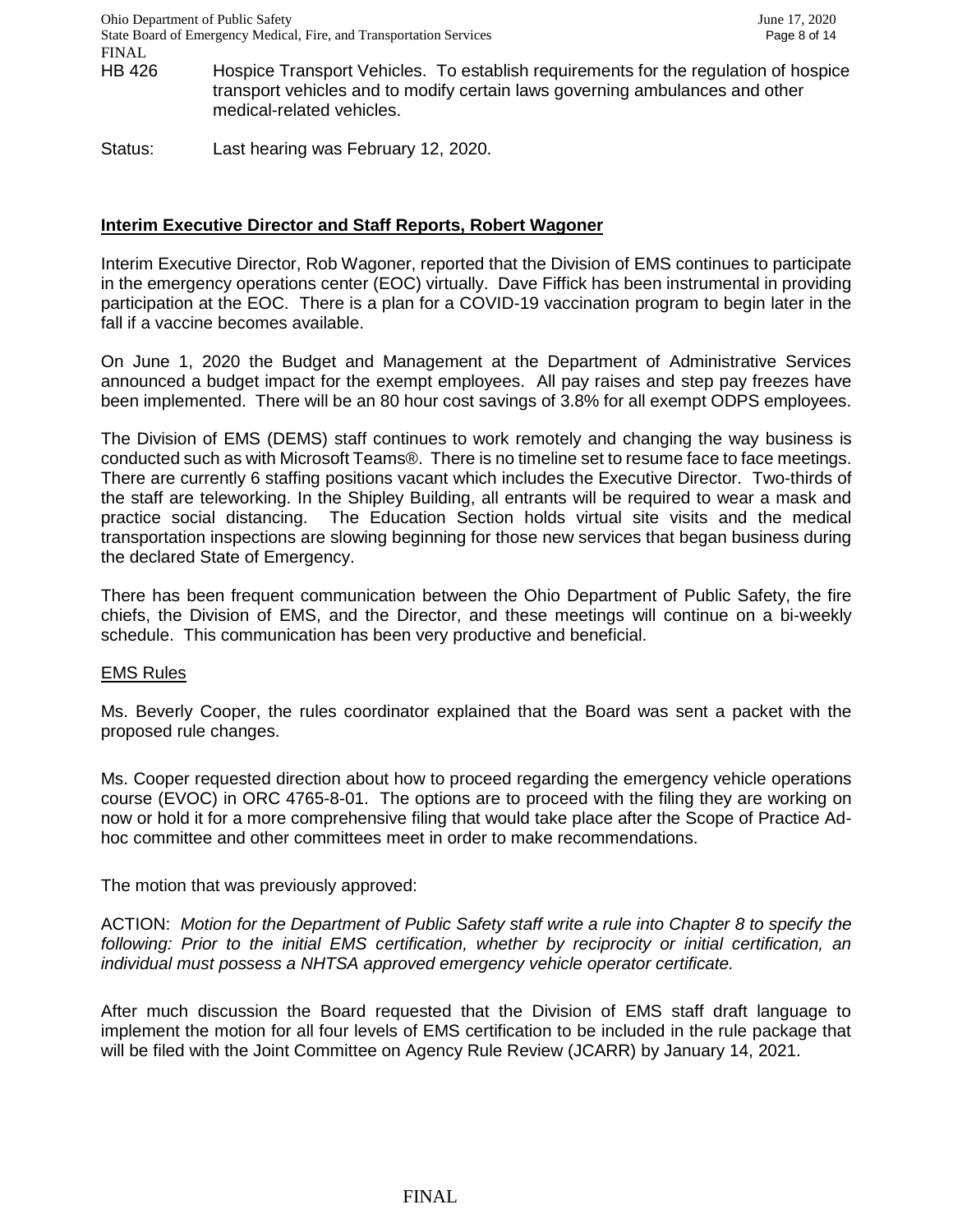# **EMSIRS Update, Eric Mays**

Mr. Mays reported that the onboarding process began in December and to date 772 agencies have uploaded data to EMSIRS, which is 92 % of the reporting 843 agencies. IT is working on a second portion of testing which will allow submission to NEMSIS later this year if everything goes well.

### Data Use Agreement

Assistant Professor Greg Gonsalves of Yale University has requested Ohio's naloxone administration data. The research proposed is on "The Effect of EMS Response Times and Distance on Survival in Opioid Overdose in Ohio". The request is for data from 2017 to current data.

A summary of the request and the Data Use Agreement was sent to the Board members in the Board packet.

Mr. Gonsalves was available to answer the questions of the Board members. Some concerns include releasing patient names and the use of a unique identifier would be preferable. A long and detailed discussion ensued regarding the issue of providing names.

*ACTION: Motion to approve the Data Use Agreement request from Greg Gonslaves of Yale University for Ohio's naloxone administration.* Mr. de la Porte – First. Mr. Snyder – Second*.* \*\*Discussion. The Board has concerns about releasing names and would like to give names a unique identifier or not be included.

**ACTION: Motion to withdraw the motion to approve the Data Use Agreement.** Mr. de la Porte – First. The Board wants to see a proposal regarding

The EMFTS Board members would like to review a proposal that would not include the names of the subjects in the data shared with Yale University.

### **GRANTS, Johanna Burgess**

Ms. Burgess reported that the Board members were sent the grants information in the Board packet. There are four grant categories to include:

| <b>Priority One Training and Equipment</b> | \$2,165,654.00 |
|--------------------------------------------|----------------|
| <b>Board Supplemental</b>                  | 80,570.68      |
| <b>Research Grants</b>                     | 198,185.00     |
| COVID-19 PPE                               | 425,000.00     |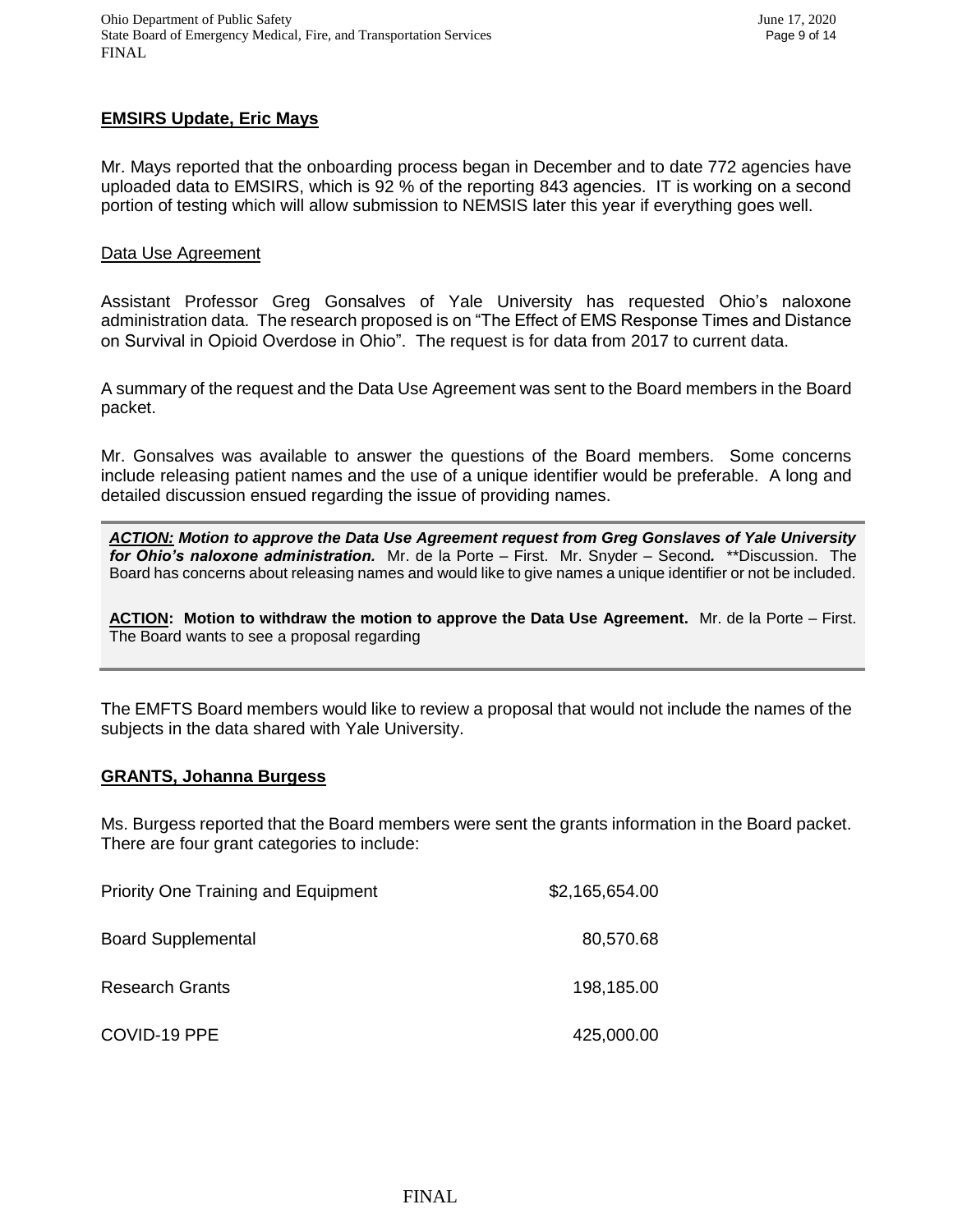Ms. Burgess requested a motion to approve the grants as presented.

*ACTION: Motion to approve the Priority One Training and Equipment for \$2,165,654.00, Board Supplemental for \$80,570.68, Research Grants for \$198,185.00, and COVID-19 PPE for \$425,000.00.*  Dr. Tinkoff – First. Dr. George – Second*.* None opposed. Mr. Appelhans (87033 & 32E004), Mr. de la Porte (47EE730), Mr. Jackson (87033 & 72E022), Ms. Kearns (15202), Mr. Marchetta (34201), Dr. Raubenolt (77001 & 77047), Dr. Schwartz (Cincinnati Children's Hospital), Mr. Snyder (78125,78201 & 78107), and Mr. Wright (45019) - abstained. **Motion approved.**

### **EMS Exemption Requests, Jodie Parker**

Ms. Parker reported that there were not any EMS exemption requests this month.

### **Education, James Burke**

Mr. Burke requested approval for the following continuing education initial approvals:

Central Ohio Fire Joint Fire District

City of London Division of Fire/EMS

Monroe Township Fire Department

*ACTION: Motion to approve Central Ohio Fire Joint Fire District, City of London Division of Fire/EMS, and Monroe Township Fire Department for an initial approval for continuing education.*  Mr. Marchetta – First. Dr. Tinkoff – Second*.* None opposed. None abstained. **Motion approved.**

Mr. Burke reported that the Division has received 225 courses requests as of June 17th to transfer to hybrid training affecting 2,810 students. The Division has seen a decline in the requests with classes going back to traditional classrooms. With the Boards approval the Division would request that we continue helping the education schools.

*ACTION: Motion to approve that the Education Section of the Division of Emergency Medical Services will collaborate with EMS Programs and Fire Charters until no later than 90 days after the state of emergency ends or December 1, 2020, whichever comes first in reference to HB 197.*

Mr. Snyder – First. Ms. Beavers – Second*.* None opposed. None abstained. **Motion approved.**

Mr. Burke reported that the DEMS staff has been conducting virtual site visits via Microsoft Teams® for accredited EMS schools and fire charters.

# **Medical Transportation, Dave Fiffick**

Mr. Fiffick presented the list of medical transportation renewal applications with expiration dates of June, July and August 2020. Staff is requesting a motion and approval pending a satisfactory inspection.

*ACTION: Motion to approve the medical transportation renewal applications with expiration dates of June, July and August 2020; pending a satisfactory inspection.* Mr. Marchetta – First. Ms. Beavers – Second. None opposed. None abstained. **Motion approved.**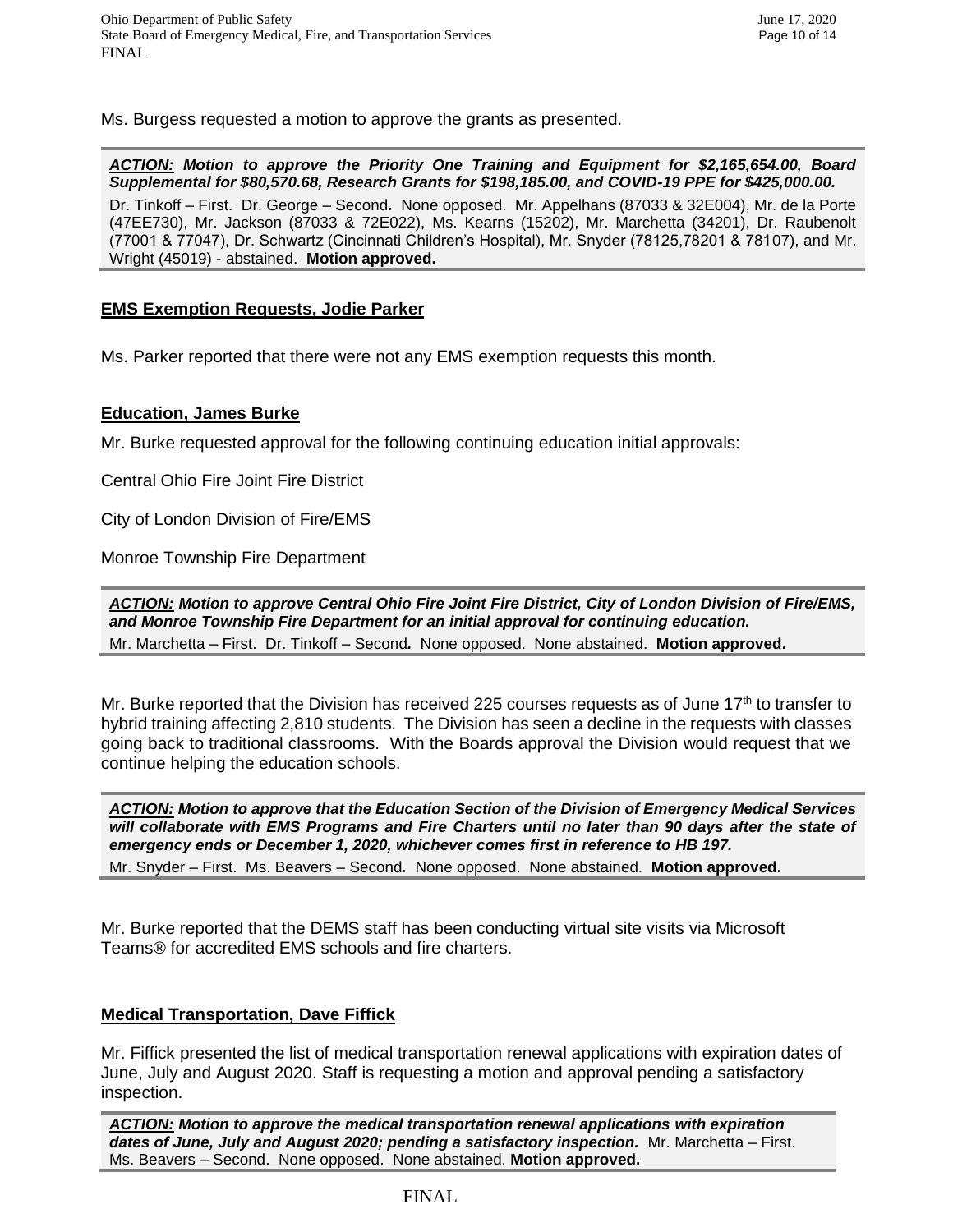Mr. Fiffick presented the list of medical transportation applications for 3 new ambulette services. Staff is requesting a motion and approval pending a satisfactory inspection.

*ACTION: Motion to approve medical transportation applications for 3 new ambulette services; pending a satisfactory inspection.* Mr. Marchetta – First. Ms. Kearns - Second. None opposed. None abstained. **Motion approved.**

Mr. Fiffick reported that the inspections will begin again on June 1, 2020 for new services and with specific guidelines. When the inspector schedules the inspection they inform the service that they need to have the headquarters and the vehicles disinfected before and have all the files out and ready to be inspected. A service representative will need to be with the inspector at all times. The inspector also agrees to wear a mask as well as the representative.

The services signed a form attesting to doing their own inspections; however, now they are informing the inspector that they are not ready. The inspector will still schedule the inspection. The Division may see quite a few violations in the near future.

# **BOARD COMMITTEE REPORTS**

# **Trauma Committee, Diane Simon**

Ms. Simon reported that the Trauma Committee meeting will meet virtually on July 8, 2020.

There have been delays in submission of data records due to COVID-19. This impacted some hospitals and smaller trauma centers. An extension was given for the first and second quarter data for patients discharged January 1 to June 30 until September 30, 2020.

# **EMS-Children Committee, Dr. Schwartz**

Dr. Schwartz reported that the last EMS-C meeting was held on December 17, 2019. The next meeting is scheduled until August 18, 2020.

# **EMSC Performance Measures**

The Ohio PECC Learning Collaborative State Team is purchasing training equipment to be distributed to Pediatric Emergency Care Coordinators (PECCs) in exchange for agreeing to train other providers in their areas. The final training mannequin was approved by the state Controlling Board this week. Program application and Memorandum of Understanding are in the final stage of review, and should be released to agencies by mid-July.

The survey of Ohio EMS agencies ended March 31<sup>st</sup>. There were 1,078 agencies that received the surveyed and 450 responded, for a response rate of 41.7%. Several agencies responding were removed from the final data set (either the agency does not respond to 911 calls, or answered multiple times). There were 35.7% (153/429) of respondents that indicated that they have a Pediatric Emergency Care Coordinator, and 23.1% (99/429) meet the minimum training requirements for pediatric skill assessment. Dr. Schwartz expressed thanks to all who responded or helped promote the survey. The survey is now an annual event, and will take place again next January.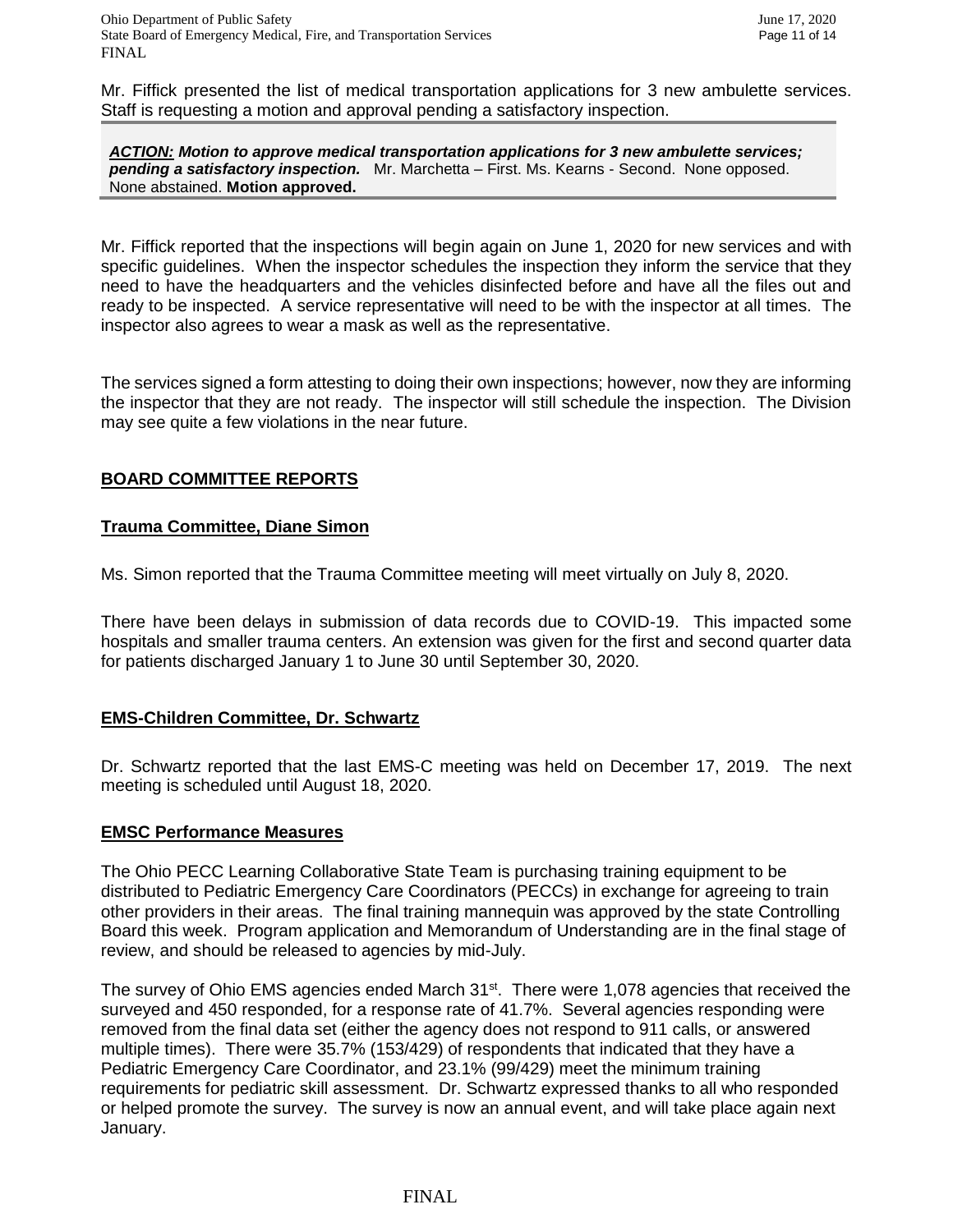Ohio Department of Public Safety June 17, 2020 State Board of Emergency Medical, Fire, and Transportation Services Page 12 of 14 FINAL

The National Pediatric Readiness Project has postponed the planned hospital survey due to the impact of the coronavirus on hospitals.

# **Other Activities**

The Ohio EMSC Committee is reviewing the current State of Ohio EMS Pediatric Guidelines and Procedures Manual to ensure its compatibility with the NASEMSO National Model EMS Clinical Guidelines. Dr. Schwartz is coordinating this effort for Dr. Cunningham. The Committee is reviewing the document content for final approval.

Joe Stack and Dr. Schwartz are working with the Ohio Department of Health to update the Emergency Guidelines for Schools document to ensure that accurate guidance is provided to school nurses and staff in responding to emergencies in their schools. Future calls will continue the project.

Joe Stack and Dr. Julie Leonard are working with Dr. Deanna Dahl-Grove of Rainbow Babies' and Children's Hospital on a webinar for EMS providers dealing with the ASPR Pediatric Centers of Excellence Grant.

### **EMS System Development, Herb de la Porte**

Mr. de la Porte stated that the committee has not met and there is not a report.

### **Homeland Security Subcommittee, Mark Resanovich**

Mr. Resanovich reported that the committee had a virtual meeting on June  $12<sup>th</sup>$ . The next meeting will be August 18, 2020.

# **EMS Rural Subcommittee, Herb de la Porte**

Mr. de la Porte reported that there has not been a meeting; there is not a report.

### **Education Committee, George Snyder**

Mr. Snyder reported that the committee met June 16, 2020.

The committee discussed and approved the EMS training module that will support the Statewide Ohio Hospital Burn Plan.

The committee had a discussion regarding COVID-19 testing. EMS providers need to follow scope of practice.

The committee discussed pre-certification versus post-certification training in regards to the scope of practice. When there is an addition or change in scope of practice it directly affects the accredited education institutions. There was significant discussion regarding potential rule changes. Questions that need to be answered include what needs to be in the initial training and what needs to be postcertification training. Mr. Snyder will consult with the chair of the Scope of Practice Ad-Hoc Committee.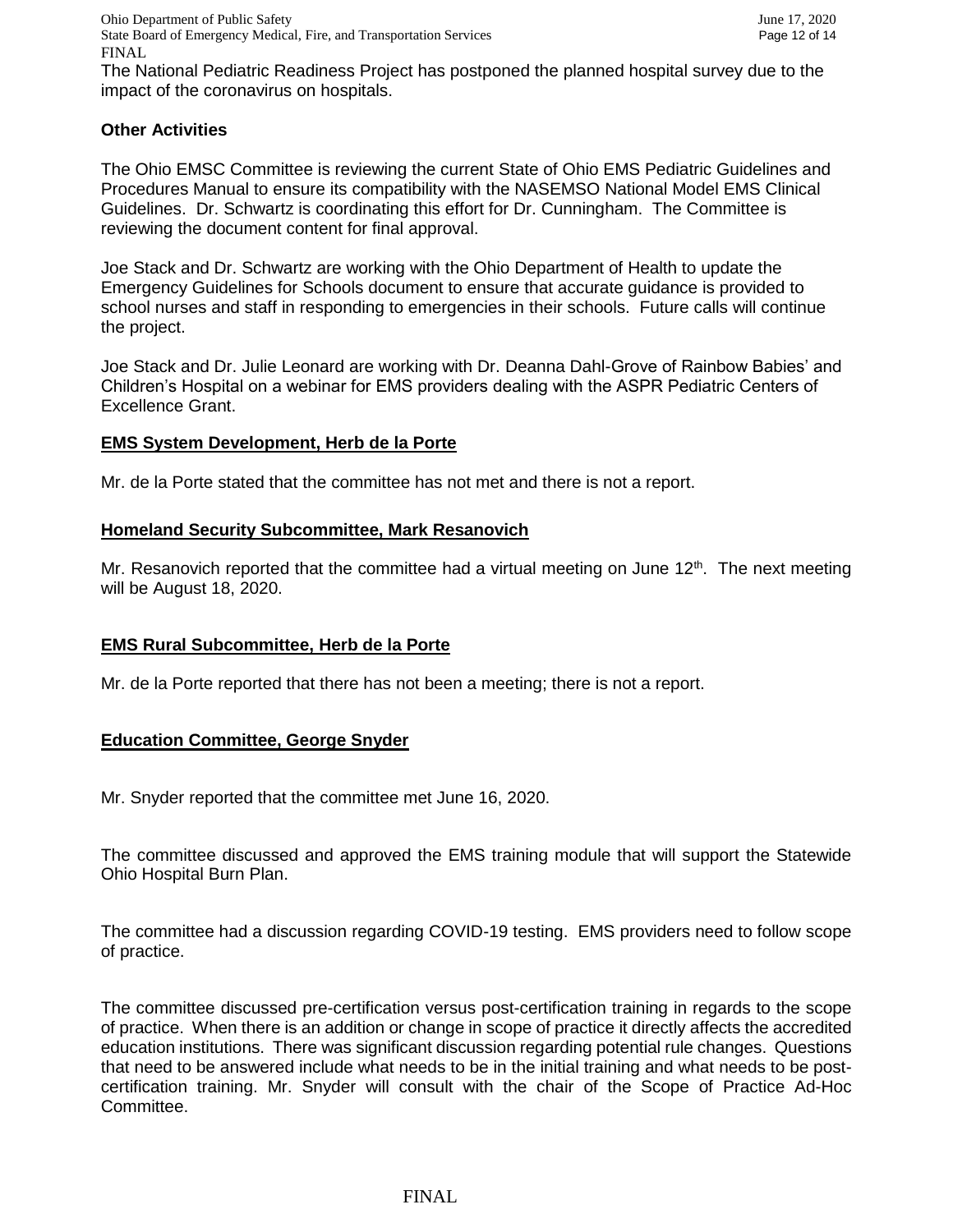Hybrid training was also discussed. A member is currently in a hybrid training program. COVID-19 has pushed this issue to the forefront.

The human trafficking education has been placed on hold.

Mr. Snyder reported that Josh Tilton has resigned and Mark Mankins has retired; therefore they would like to be removed from the committee.

Mr. Snyder requested that Bruce Shade, Scott Kaminski, and John Bichard be appointed to the Education Committee.

*ACTION: Motion to appoint Bruce Shade, Scott Kaminski, and John Bichard.* Mr. Snyder – First. Mr. Marchetta - Second. None opposed. None abstained. **Motion approved.**

### **Medical Oversight Committee, Alternate Transportation Subcommittee, and Human Resources Ad-Hoc Committee, Mark Resanovich**

Mr. Resanovich reported that the Medical Oversight Committee, Alternate Transportation Subcommittee and the Human Resources Ad-Hoc Committees have not met.

### **Medical Transportation Committee, Tom Allenstein**

Mr. Allenstein reported that the committee did not have a committee; therefore, these is not a report.

### **Critical Care Subcommittee, Julie Rose**

Ms. Rose reported that she did not have a report. She would like to meet virtually in August.

# **Scope of Practice Ad-Hoc Committee, Kevin Uhl**

Mr. Uhl was not in attendance.

### **Star of Life Awards**

Ms. Koker, EMS Star of Life coordinator, reported that a new date has not been announced.

#### **Old Business ~ none**

#### **New Business**

Ms. Beavers received emails addressing the Amish and how they can get an EMS card if they cannot complete the EVOC class. Mr. Wise reported that he will reevaluate the issue to determine if exemptions should be provided. Traditionally in case law the Amish have received exemptions in Ohio in other matters. Mr. Wise will do some research and report back to the EMFTS Board.